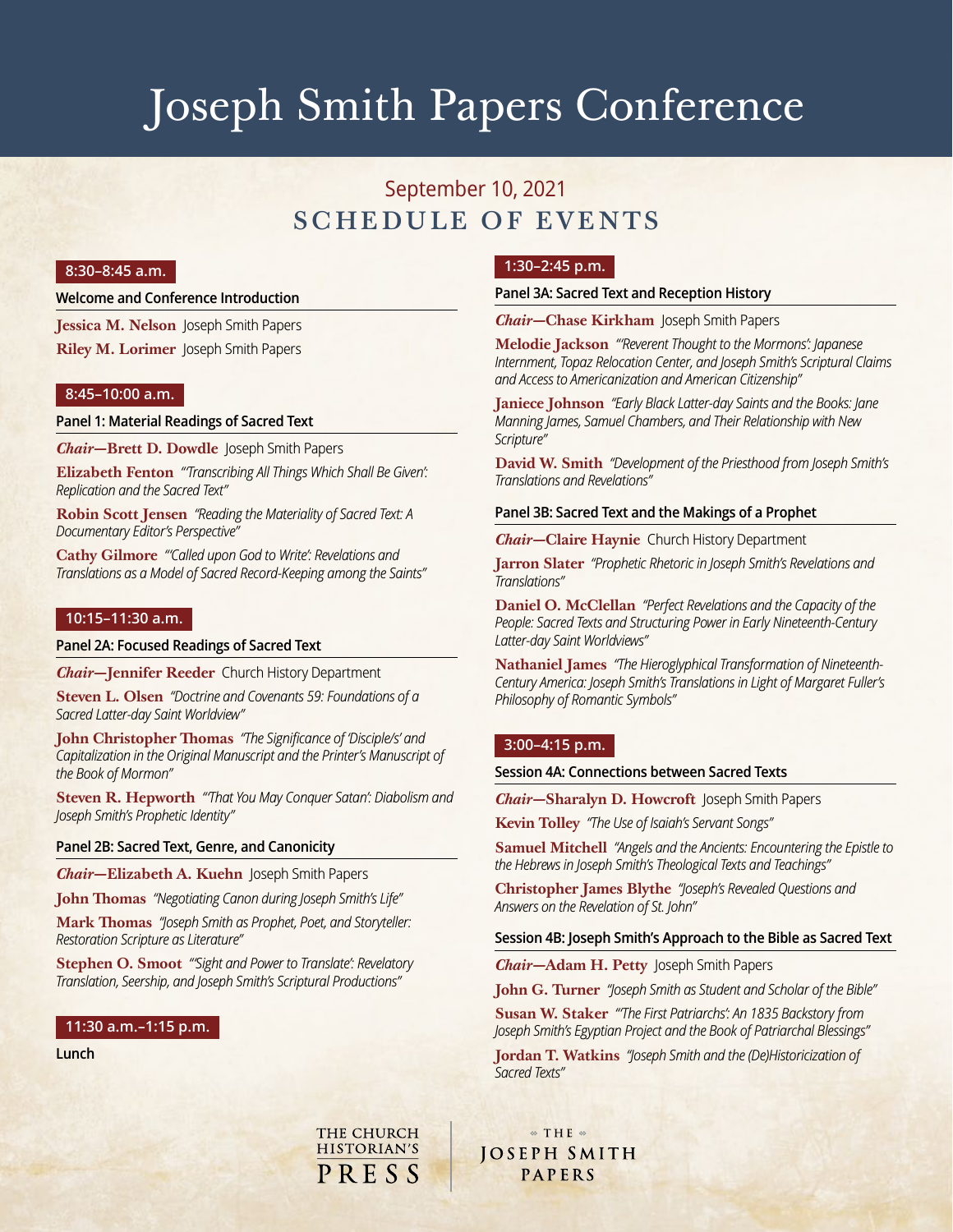# PARTICIPANT BIOS

# **Christopher James Blythe** Neal A. Maxwell Institute for Religious Scholarship, Brigham Young University

# *"Joseph's Revealed Questions and Answers on the Revelation of St. John"*

Christopher James Blythe is a research associate at the Neal A. Maxwell Institute at Brigham Young University. He is the author of *Terrible Revolution: Latter-day Saints and the American Apocalypse* and coeditor of three volumes of the Documents series of the Joseph Smith Papers. He is also coeditor on *Open Canon: Scriptures of the Latter Day Saint Tradition,* soon to be published by the University of Utah Press. Blythe received his PhD at Florida State University and also holds degrees from Utah State University and Texas A&M University.

#### **Elizabeth Fenton** University of Vermont

# *"'Transcribing All Things Which Shall Be Given': Replication and the Sacred Text"*

Elizabeth Fenton is professor of English at the University of Vermont. She is the author of *Religious Liberties: Anti-Catholicism and Liberal Democracy in Nineteenth-Century U.S. Literature and Culture* (2011) and *Old Canaan in a New World: Native Americans and the Lost Tribes of Israel* (2020). She is also the coeditor, with Jared Hickman, of *Americanist Approaches to The Book of Mormon* (2019).

#### **Cathy Gilmore** Utah State University

#### *"'Called upon God to Write': Revelations and Translations as a Model of Sacred Record-Keeping among the Saints"*

A graduate student of history at Utah State University, Cathy Gilmore is a longtime family historian seeking to further the contribution of family records to historiographical conversations. She is the cofounder of Kindex, a collaborative archival software platform for families and societies. With a focus on women's lived religion in the twentieth century, her aim is to bring family records to the forefront of history, imbue them with new life, and utilize them as a democratizing force in historical narrative.

#### **Steven R. Hepworth** Church History Library

#### *"'That You May Conquer Satan': Diabolism and Joseph Smith's Prophetic Identity"*

Steven R. Hepworth is an archivist with the Church History Library. He received an MA in history from Utah State University. He recently published an essay in the edited volume *Joseph Smith and His First Vision: Context, Place, and Meaning.* He lives in Syracuse, Utah, with his wife and four children.

#### **Melodie Jackson** University of Maryland

### *"'Reverent Thought to the Mormons': Japanese Internment, Topaz Relocation Center, and Joseph Smith's Scriptural Claims and Access to Americanization and American Citizenship"*

Melodie Jackson is currently a PhD student in the Department of American Studies at the University of Maryland. She graduated with a BA from Brigham Young University in American studies with minors in sociology and Portuguese. Her graduate studies interests include race, religion, women's studies, transnationalism, material culture, Brazil, and Mormon studies. She plans to explore the processes of self, social, and theological identity-making among Black Brazilian LDS women through the intersections of material culture and religious worship.

# **Nathaniel James** Independent Researcher

# *"The Hieroglyphical Transformation of Nineteenth-Century America: Joseph Smith's Translations in Light of Margaret Fuller's Philosophy of Romantic Symbols"*

Nathaniel James grew up in San Jose, California, and Ann Arbor, Michigan. He received a BA in history at BYU in 2018, was an intern for the Joseph Smith Papers, and worked as a research assistant in BYU's history and geography departments. He and his spouse, Cerena, live in Springville, Utah, and he works for Ancestry.com on geographical databases. His research focuses on the history of religions, including esotericism, mysticism, and Mormonism.

#### **Robin Scott Jensen** Joseph Smith Papers, Church History Library

### *"Reading the Materiality of Sacred Text: A Documentary Editor's Perspective"*

Robin Scott Jensen is an associate managing historian for the Joseph Smith Papers and coedited the five volumes in the Revelations and Translations series (published 2009, 2011, 2015, 2018, and 2021). He is also a member of the Church History Department Editorial Board. In 2005 he earned an MA degree in American history from Brigham Young University, and in 2009 he earned a second MA in library and information science with an archival concentration from the University of Wisconsin–Milwaukee. In 2019 he earned a PhD in history at the University of Utah.

# **Janiece Johnson** Neal A. Maxwell Institute for Religious Scholarship, Brigham Young University

#### *"Early Black Latter-day Saints and the Books: Jane Manning James, Samuel Chambers, and Their Relationship with New Scripture"*

Janiece Johnson has a master's degree in American religious history from BYU, a master's degree in theology from Vanderbilt University, and a doctorate from the University of Leicester in England. She is the general editor of *The Mountain Meadows Massacre: Complete Legal Papers* (University of Oklahoma Press) and coauthor of *The Witness of Women* (Deseret Book). She is currently the Laura F. Willes Faculty Research Associate at the Maxwell Institute at BYU, working on the early reception of the Book of Mormon.

#### **Daniel O. McClellan** Sacred Materials Translation, The Church of Jesus Christ of Latter-day Saints

#### *"Perfect Revelations and the Capacity of the People: Sacred Texts and Structuring Power in Early Nineteenth-Century Latter-day Saint Worldviews"*

Daniel O. McClellan is husband to Aleen and father to Aryn, Vivian, and Neke. He holds a PhD in theology and religion from the University of Exeter. A revised version of his dissertation, "Deity and Divine Agency in the Hebrew Bible," will be published next year by SBL Press. Daniel has worked as a sacred materials translation supervisor for The Church of Jesus Christ of Latter-day Saints since 2013.

#### **Samuel Mitchell** Graduate Student

# *"Angels and the Ancients: Encountering the Epistle to the Hebrews in Joseph Smith's Theological Texts and Teachings"*

Samuel Mitchell recently graduated from the University of Notre Dame with a master's degree in early-Christian studies. He earned a bachelor's at BYU in ancient Near Eastern studies. He is interested in intersections of history, texts, doctrine, and practice in biblical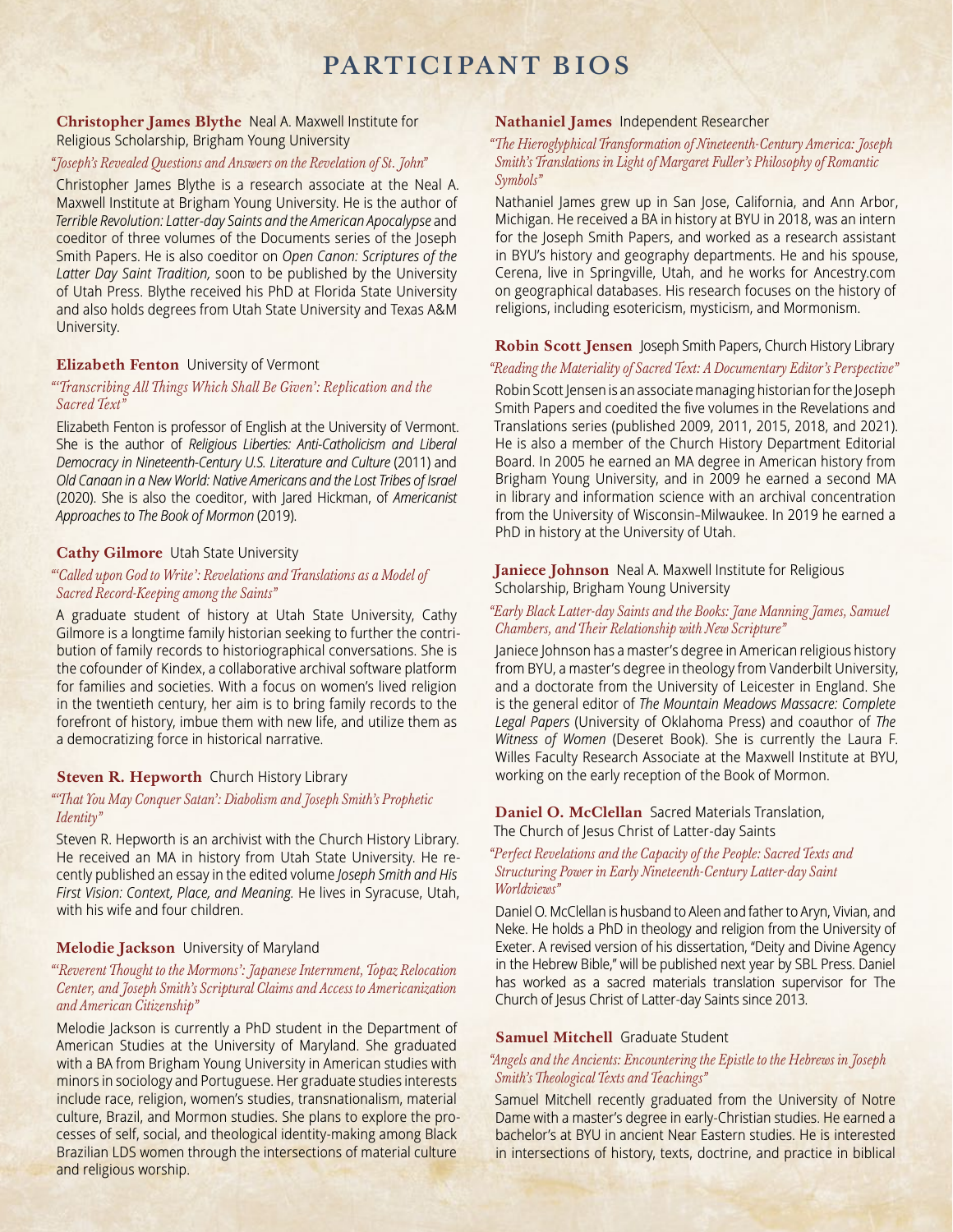and Mormon studies. Samuel's recent research includes work on the history of Latter-day Saint sacramental doctrine, as well as a published article on the "trickster" literary trope in the Book of Mormon. He is the proud husband of Kathryn and the father to three girls, who have red hair, just like him.

#### **Steven L. Olsen** Church History Department

#### *"Doctrine and Covenants 59: Foundations of a Sacred Latter-day Saint Worldview"*

Steven L. Olsen (BA, Brigham Young University, 1975; AM, PhD, University of Chicago, 1978, 1985) is master curator, Church History Department, The Church of Jesus Christ of Latter-day Saints, where he has worked his entire career (four-plus decades) creating museum exhibits, restoring historic sites, and leading organizational change. He has also been president or board member of a variety of state, regional, and national professional service organizations. He publishes widely in the fields of Latter-day Saint studies and museums studies, and he frequently presents at scholarly and professional conferences.

#### **Jarron Slater** Brigham Young University

# *"Prophetic Rhetoric in Joseph Smith's Revelations and Translations"*

Jarron Slater completed a PhD in rhetoric and scientific and technical communication from the University of Minnesota in 2018. Some of his research has been published in *Rhetoric Review,* the *Journal of Communication and Religion, Philosophy & Rhetoric,* and *Style and the Future of Composition Studies.* His presentation is part of a larger project about the relationships between faith and proof.

### **David W. Smith** Independent Scholar

# *"Development of the Priesthood from Joseph Smith's Translations and Revelations"*

David W. Smith received a master's degree in public administration and a bachelor's degree in philosophy, both from Brigham Young University. He has been published in *BYU Studies Quarterly.* He presented at the 2019 Joseph Smith Papers Conference and at many BYU Religious Education Student Symposiums.

#### **Stephen O. Smoot** Catholic University of America

# *"'Sight and Power to Translate': Revelatory Translation, Seership, and Joseph Smith's Scriptural Productions"*

Stephen O. Smoot is a doctoral student of Semitic and Egyptian languages and literature at the Catholic University of America. He previously earned a master's degree in Near and Middle Eastern civilizations from the University of Toronto and bachelor's degrees in ancient Near Eastern studies and German studies from Brigham Young University. His areas of academic interest include the Hebrew Bible, ancient Egypt, and Latter-day Saint scripture, theology, and history.

### **Susan W. Staker** Independent Scholar

#### *"The First Patriarchs: An 1835 Backstory from Joseph Smith's Egyptian Project and the Book of Patriarchal Blessings"*

Susan Staker lives on Whidbey Island in Washington state, where she reads, writes, gardens, rides the ferry, and walks her dog. In past lives, she did editorial work for Adobe Systems, Signature Books, and *Sunstone* magazine and studied narrative theory at the University of Utah. Among other projects, she is coauthor of *Sisters and Little Saints* (a history of the children's Primary) and editor of *Waiting for World's End: The Diaries of Wilford Woodruff.* She is currently working on a book-length project, *A Book of Joseph.*

# **John Thomas** Department of Religious Education, Brigham Young University–Idaho

#### *"Negotiating Canon during Joseph Smith's Life"*

John Thomas studied international relations at BYU and completed a PhD in political science at Indiana University. His interest in Latter-day Saint history prompted a career shift that took him to the Religious Education Department at Ricks College, now BYU– Idaho, where he has worked for over twenty years. Though teaching is his primary professional focus, he researches and writes about various aspects of Latter-day Saint history in the nineteenth and twentieth centuries. John is married to Maria, and they are the parents of three adult children.

**John Christopher Thomas** Pentecostal Theological Seminary, Cleveland; Centre for Pentecostal and Charismatic Studies, Bangor University, Wales

*"The Significance of 'Disciple/s' and Capitalization in the Original Manuscript and the Printer's Manuscript of the Book of Mormon"*

John Christopher Thomas (PhD, University of Sheffield) is the author of *A Pentecostal Reads the Book of Mormon* (CPT Press), inaugural president of the Book of Mormon Studies Association, an advisory board member for the *Journal of Book of Mormon Studies,*  a frequent research scholar at the Maxwell Institute, an elected member of the Studiorum Novi Testamenti Societas, and a guest lecturer on the Book of Mormon at a variety of institutions, including Brigham Young University, Claremont Graduate University, and Utah State University. Professor Thomas is the author of nine books and scores of articles and the recent recipient of a Festschrift written in his honor.

#### **Mark D. Thomas** Independent Researcher

#### *"Joseph Smith as Prophet, Poet, and Storyteller: Restoration Scripture as Literature"*

Mark D. Thomas is a former scriptural studies editor for *Dialogue: Journal of Mormon Thought,* served as a member of the Jesus Seminar, and was director of the 1999 Biblical Archaeology Symposium at the University of Utah. He has presented numerous papers on literary approaches to Restoration scripture and is the author of *Digging in Cumorah: Reclaiming Book of Mormon Narratives* (Signature Books, 1999). He is currently preparing a book-length work with Daniel McClellan and Marvin Sweeney on the history of Latter-day Saint readings of Isaiah.

**Kevin Tolley** Seminaries and Institutes, The Church of Jesus Christ of Latter-day Saints

#### *"The Use of Isaiah's Servant Songs"*

Kevin Tolley earned a bachelor's degree from Brigham Young University in Near Eastern studies with a minor in Hebrew, a master's degree from the University of Notre Dame in theology with an emphasis in biblical studies, and a PhD in the Hebrew Bible from Claremont School of Theology. He has worked for Seminaries and Institutes of Religion for twenty years and is currently the director of the Institutes of Religion in Riverside, California.

#### **John G. Turner** George Mason University

#### *"Joseph Smith as Student and Scholar of the Bible"*

John G. Turner is a professor of religious studies at George Mason University and the author of *They Knew They Were Pilgrims: Plymouth Colony and the Contest for American Liberty* (Yale, 2020); *The Mormon Jesus: A Biography* (Harvard, 2016); and *Brigham Young: Pioneer Prophet* (Harvard, 2012).